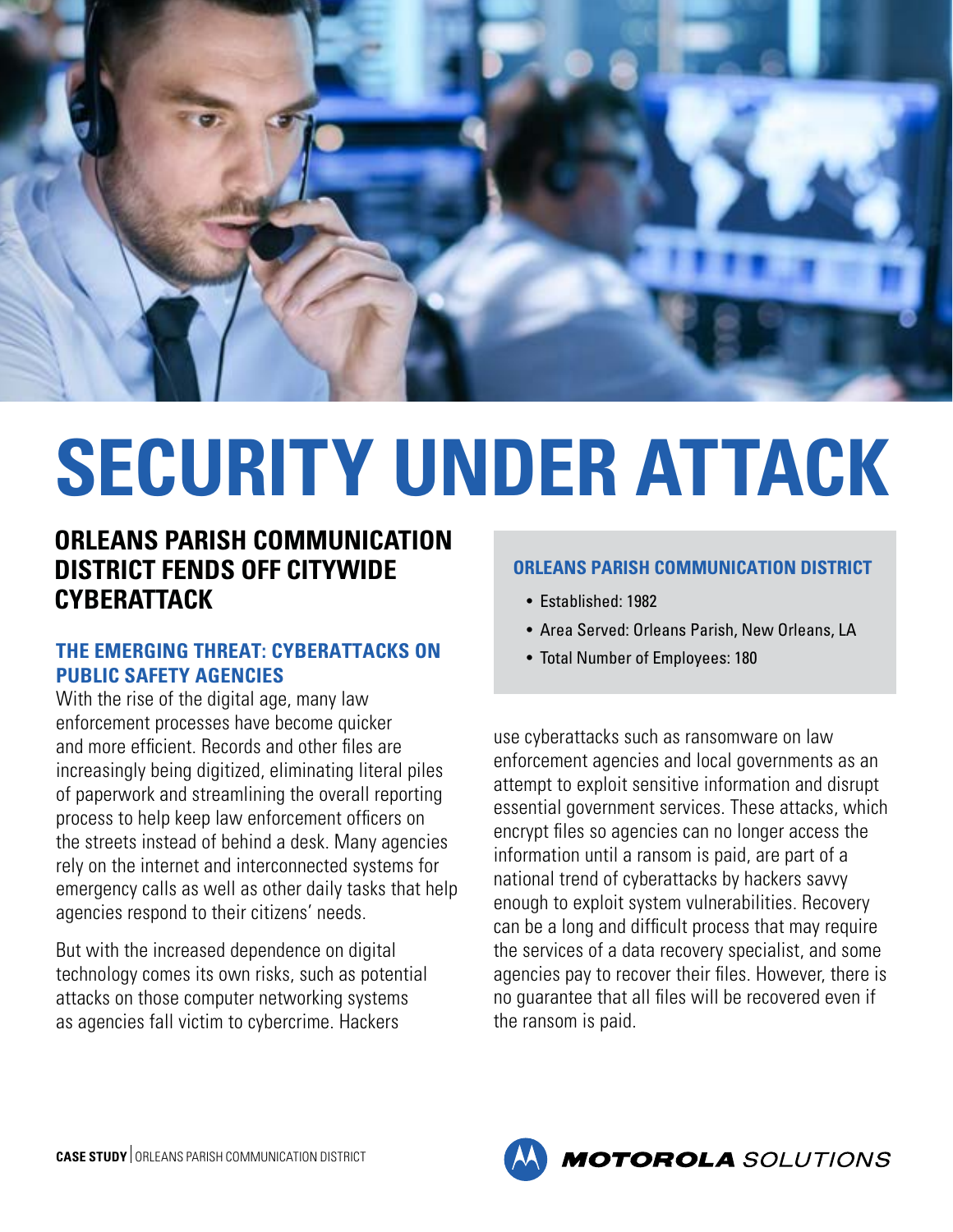

#### **FEELING SECURE EVEN WHEN DISASTER STRIKES**

The last thing an agency wants to hear on any given day is a call for emergency shutdown because they have been targeted by a sophisticated cyberattack. Unfortunately, it has become increasingly common, and in December 2019, the city of New Orleans became the latest victim of a ransomware attack.

Tyrell Morris, Executive Director for Orleans Parish Communication District (OPCD), received the message from New Orleans Homeland Security the morning of the attack. His team immediately sprung into action, unplugging and shutting down all of the department's computer systems as part of their planned process in response to such a situation.

OPCD is an independent agency of the state government, however they still use individual consoles for everyday work that are connected to the city's network and needed to be unplugged. There was also a switch in the server room that brought the city internet into the department, Morris said, which he and his team quickly turned off.

In the hours and days following the attack, OPCD became increasingly aware that many of its systems were unaffected by the attack on the rest of the city.

**"[As] we begin to look at what happened, the same ransomware that attacked the city at 5:00 a.m. that morning made an attempt to attack our CAD firewall at the same time. It was successful on the city's side; it was unsuccessful on ours."** 

– Executive Director Tyrell Morris

Although Morris first learned of the attack through the established New Orleans' system-wide process, he was appreciative of the calls and texts he received from Motorola Solutions representatives regarding the breach.

"They offered their support in any way," he said. "I think the biggest support was helping us to rapidly deploy PremierOne Mobile."

The Monday following the Friday attack, New Orleans Police Department (NOPD) detectives were working on personal computers from home, shut out of access to some essential law enforcement networks. After the cyberattack led officials to flip the killswitch on the city's computer systems, officers were unable to retrieve information about license plates, access police reports or enter arrest warrants into a national database, law enforcement sources said. None of these usually routine tasks could be completed through the standard electronic channels.

"We knew that the faster we could deploy [PremierOne Mobile], the faster they could resume doing electronic police reports because they were doing everything by hand and by paper and that was a nightmare," Morris said.

"We also did NCIC integration through CAD so they didn't have to run on a secondary system to run names and things like that," he said. "We took over all of the warrant confirmation process for the police department because they had to use computers they didn't have. So, Motorola [Solutions] was here on the ground with us, getting that back up and running," said Morris.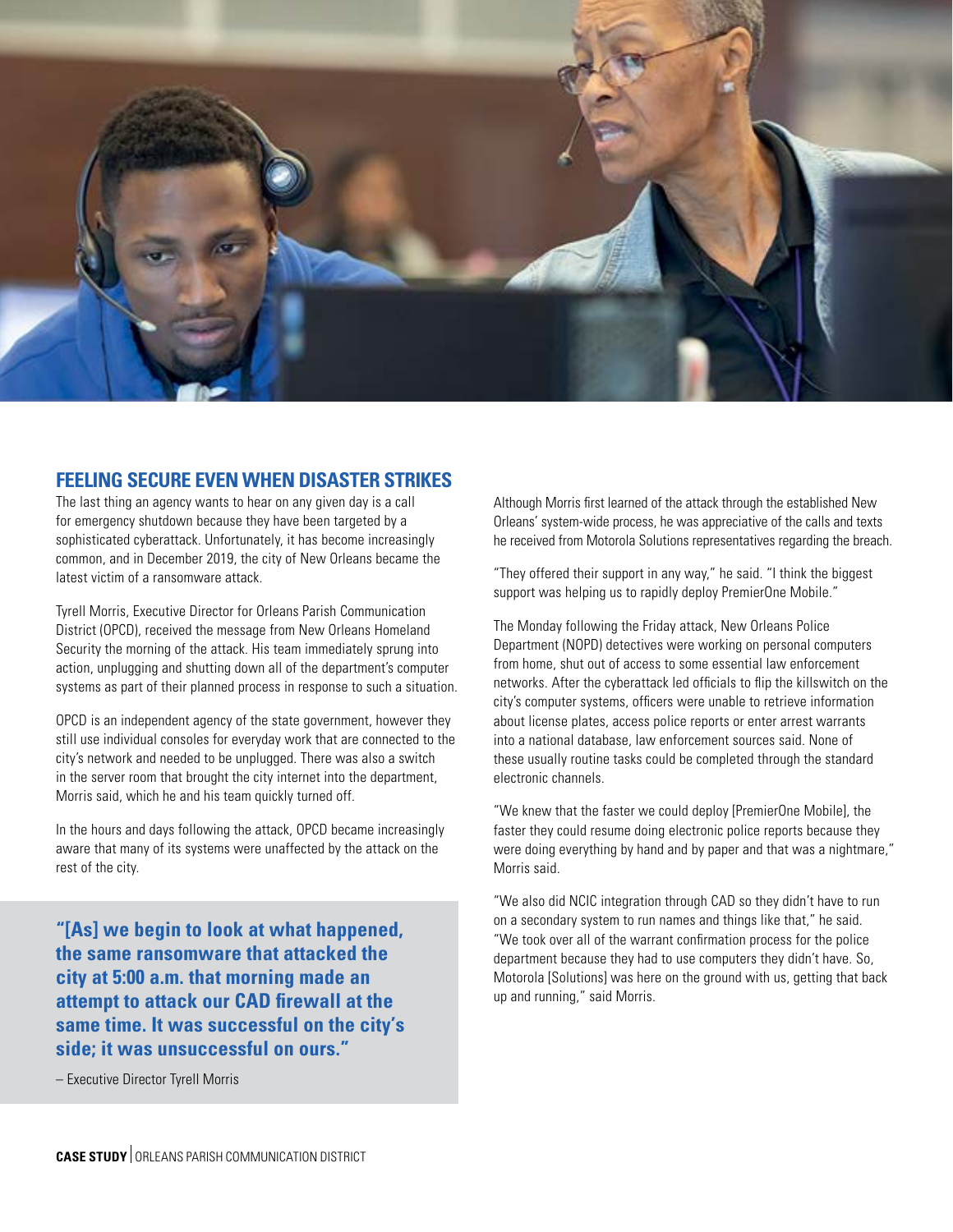

#### **MOVING FORWARD**

Cyberattacks have proven so disruptive that in some cases public agencies and private businesses have either paid the ransom, taken out costly insurance policies or rebuilt entire networks in order to better ward off future attacks.

After hackers breached the city's defenses in December, New Orleans Mayor LaToya Cantrell's administration budgeted to raise the city's \$3 million insurance policy to \$10 million. The city also moved to replace outdated or compromised computers and paid workers to wipe computer drives and upgrade software.

Before OPCD brought any system back up, Morris and his team made sure all the data and systems were cleaned.

"We had to get these sophisticated ransomware finders and cleaners and every system had to be done," he said. Because the agency's Integrated Call Control and CAD systems run on separate networks, OPCD did not believe the phones had been compromised. However, Motorola Solutions performed a system check to ensure both systems were performing at optimal levels and functioning properly, according to Morris.

As a result of the attack, Director Morris said a decision had been made by city and agency administrators to transition all available critical public safety systems to the cloud, in hopes of being better prepared to combat future cyberattacks.

#### **A TRUSTED CLOUD AND SERVICE PARTNER**

According to Morris, directly after the attack on City of New Orleans systems, Motorola Solutions was on the ground to help OPCD get systems back up and running, assisting the agency as it became the beacon of hope to surrounding agencies and departments during this crisis.

After he and other agency administrators made the decision to move critical systems to the cloud, Morris quickly realized that information security management is getting increasingly complex and best left to partners who know how to handle what's needed.

Having a partner in preparing for and preventing cybersecurity threats could make all the difference for your agency. However, the potential benefits of pairing your mission-critical technology ecosystem with end-to-end services can only be achieved by selecting the right provider—one that can successfully deliver seamless orchestration of people, processes and tools. While it's possible to institute the right processes, hire the right people and secure the right tools in-house at your agency, such efforts can be highly challenging and costly.

Protecting your agency's technology investment is essential, because it's no longer a question of if you'll be hacked, but when.

To learn more about how Motorola Solutions safeguards operations and protects critical network infrastructure from cyber threats, visit [www.motorolasolutions.com/cybersecurity](http://www.motorolasolutions.com/cybersecurity)